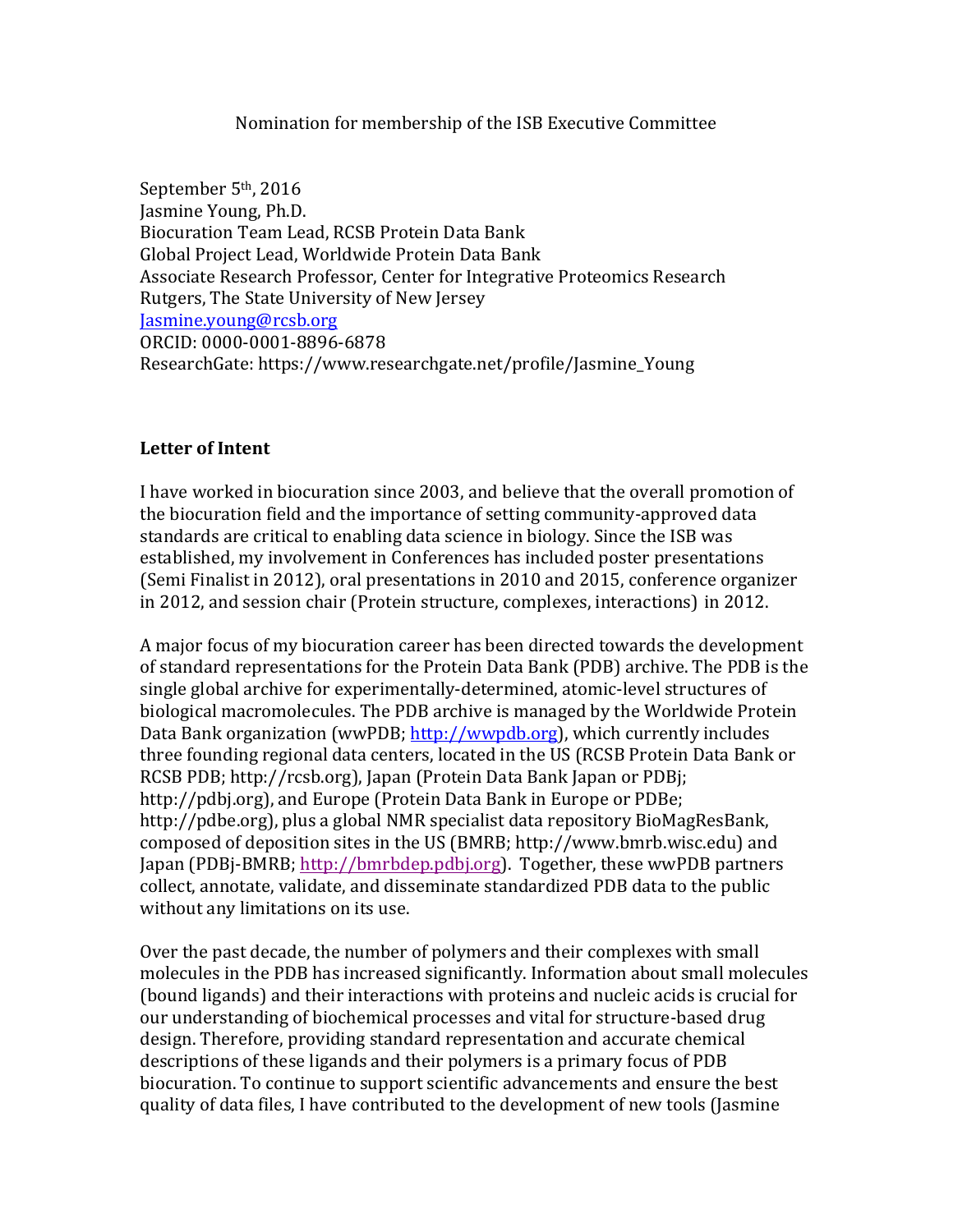Young *et al.* 2013, Database) and dictionary standards (John Westbrook, *et al.* 2014, Bioinformatics). These standards will be used by the wwPDB organization to standardize new and existing examples in the PDB archive.

Development of tools and processes for biocuration and validation are a key task for the RCSB PDB and wwPDB organizations. I have contributed to the improvement of more uniform and higher quality of the PDB archive by creating controlled vocabularies, defining new data items, setting functional requirements, and standardizing PDB archival data. As a Biocuration Team Lead, I have been involved in validation workshops convened by the wwPDB to collect recommendations and develop community consensus on validation tasks and software. I then oversee the implementation of these recommendations. I also manage wwPDB projects for the development of data deposition, curation and validation tools (OneDep system, Jasmine Young *et al.*, submitted). There have been 20170 PDB entries deposited and 13628 PDB entries released since the deployment of OneDep system. I am also taking leadership role in the data standardization of the PDB archive. For example, 3,800 X-ray experimental data files have been standardized; Biological assemblies for 5837 PDB entries have been corrected, and 1029 PDB entries containing small polypeptide and antibiotic molecules have been updated with uniform representation (Shuchi Dutta et al. 2014, Biopolymers).

As a member of ISB, I would like to contribute my expertise to the biocuration community and to promote the field to the broader community.

# **Biography**

Jasmine Young received a Ph.D. in Chemistry from University of Florida. She is trained in structure biology and bioinformatics. Since 2003, her work has focused on the data deposition, biocuration, and representation of biological macromolecules. As a member of the RCSB Protein Data Bank (rcsb.org), she has worked as a Biocurator responsible for the annotation of data submitted to the Protein Data Bank archive and a Biocuration Trainer of biocurators at RCSB PDB and PDB<sub>j</sub>. Since 2008, in her role as the RCSB PDB Biocuration Team Lead, she oversees the practice, management, and tool developments for data curation, validation, and standardization of the PDB archive with the goal of ensuring data correctness and uniformity. Since 2015 she has been appointed as Global Project Lead managing various international projects for the development of deposition and curation tools and for the archival data standardization.

She leads on-going data analysis and strategic planning for improved PDB data representation. She coordinates with software development team to set requirements that meet new representations, to carry out data standardization, to review data consistency, and to schedule release to the PDB archive. These efforts have enabled a more effective representation of the data.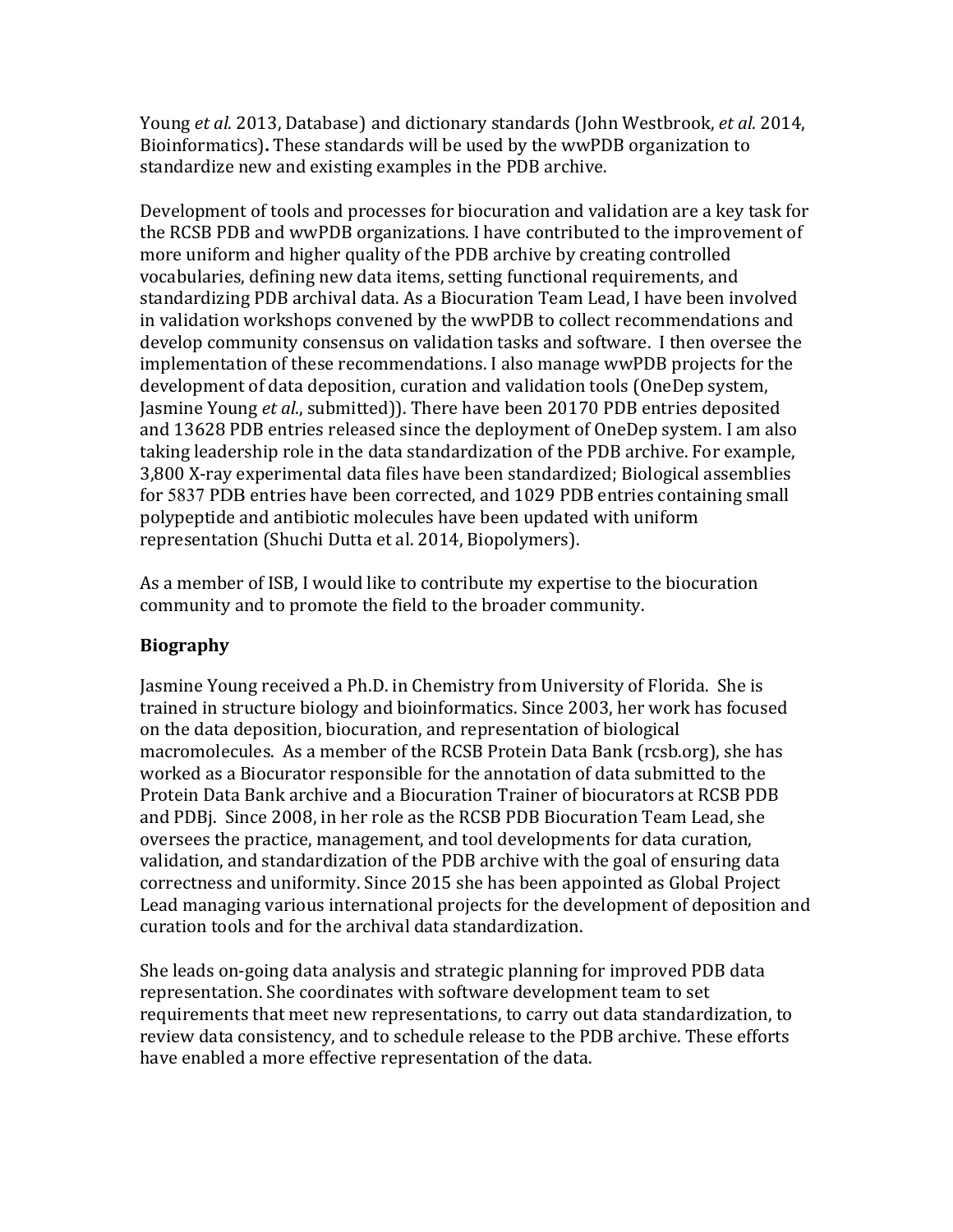As part of the leadership team at RCSB PDB, she has been involved in the development of tools and resources for data query, analysis, and visualization that are driven by improvements in data annotation and representation. The improved uniformity of data representation and better data quality of the PDB archive has made the data more accessible to the user community. To achieve this, she has been involved in the design of the website resource for data query, reporting and visualization. She has also contributed to new feature enhancement for the support of incoming structures from newly evolved science and methodologies (Peter Rose, *et al.* 2015, NAR).

In her role of representing the Worldwide Protein Data Bank (wwPDB) globally, she collaborates with the wwPDB partners to resolve differences in biocuration practices and to set standard procedures and requirements. She leads and manages international wwPDB projects including the development of unified deposition and biocuration system and the data representation and standardization in the PDB archive. She has been involved in creating validation standards at method-specific Validation Task Force Workshops (Paul Adam, *et al.* 2016, Structure; R. Henderson, *et al.* 2012, Structure). These efforts have had significant impact on increasing the understanding of quality measures and requirements for PDB archive going forward and will greatly enhance the ability of the scientific community in general to use our data effectively.

## **Honors**

- A co-author of many peer-reviewed publications. Full Bibliography: http://www.ncbi.nlm.nih.gov/myncbi/browse/collection/49198469/?sort= date&direction=ascending
- Served as reviewer for *PLoS Computational Biology* and for *Database*.
- Invited speaker/presenter at various scientific meetings:
	- o Presentation at PSI Protein Modeling Workshop: "Information Captured in the PDB for Experimental Structures" in 2013
	- $\circ$  Representative of RCSB PDB at NSF workshop: "Curating for Quality: Ensuring Data Quality to Enable New Science" at DC in 2012
	- o Presentation at U.S. Government Chemical Databases and Open Chemistry: "Management and Distribution of Chemical Data in the PDB" in 2011
	- $\circ$  Panel discussion at U.S. Government Chemical Databases and Open Chemistry: "How do we get chemistry information in a computerreadable format into primary chemical literature?" in 2011

## **Conflict of interest**

| Person/organization    | Nature of relationship and/or  |
|------------------------|--------------------------------|
|                        | nature of conflict of interest |
| Person: Stephen Burley | $\mathsf{P}$                   |
| Person: John Westbrook | Co-author and co-investigator  |